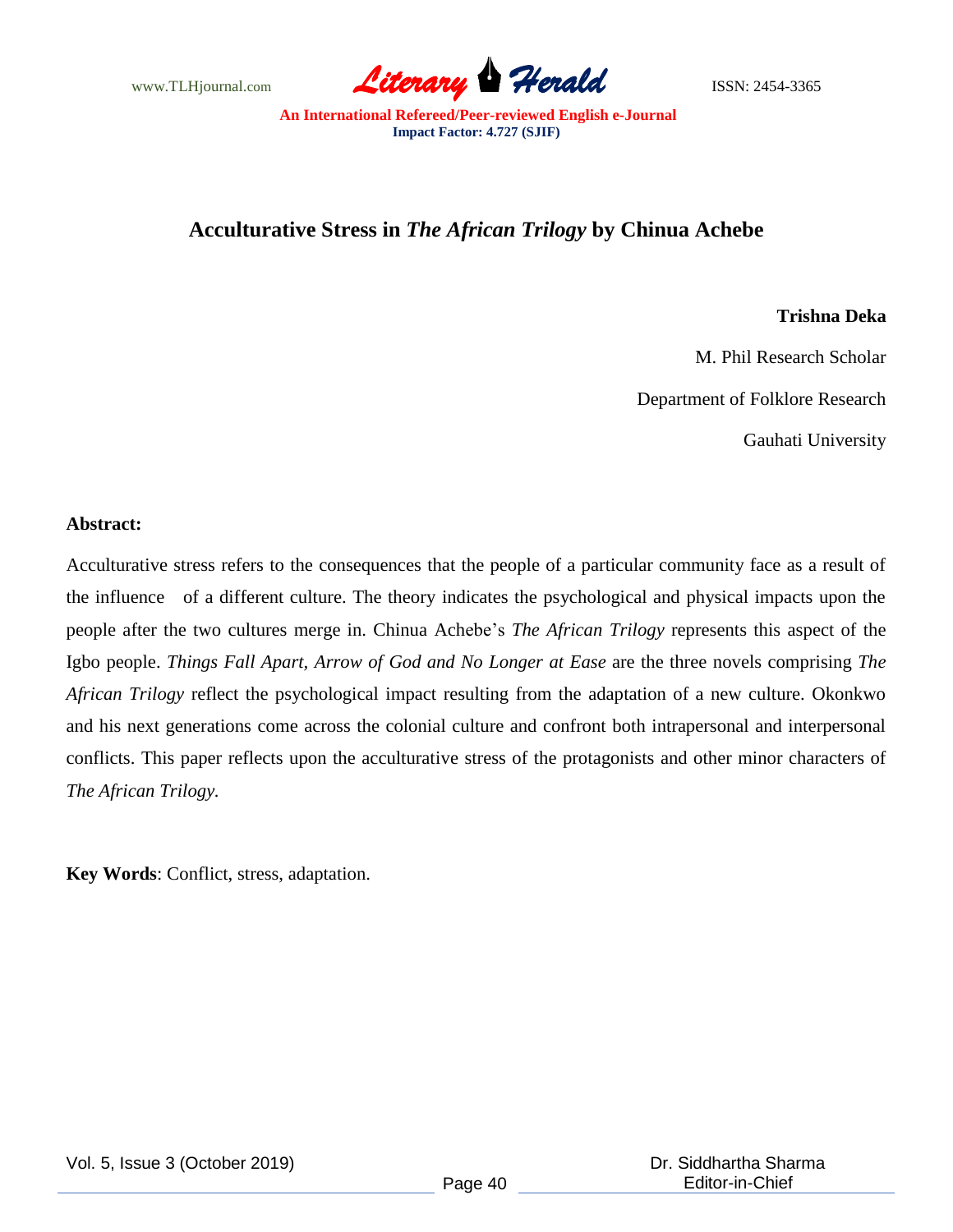www.TLHjournal.com *Literary Herald*ISSN: 2454-3365

Acculturation, in simple words, refers to the adaptation of a different culture by a community or an individual. Usually in the process of acculturation, the dominant culture is assimilated by the people of the less prevailing culture. People embrace the traditions and customs of the other culture resulting in acculturation. Thus, comes the perspective of acculturative stress. Acculturative stress denotes the impact of acculturation process. Acculturation may have impact upon both physical and mental health of the people taking part in the process. Such a group of people may suffer from serious health issues. Mental stress can also be another aspect of acculturative outcomes. Acculturative stress can affect the individual or a group of people in a variety of way. It can manifest as anxiety, conflict, depression, substance abuse etc. This paper attempts to focus on Chinua Achebe"s treatment of acculturative stress in *The African Trilogy*. Here is an attempt to deal with the psychological trauma of the protagonists and a few minor characters resulting from their adjustment, compromise and learning of the British culture.

Chinua Achebe"s *The African Trilogy* is a compilation of three novels portraying the journey of three generations of people experiencing the cultural changes after the arrival of the Britishers in the land. *The African Trilogy* begins with *Things Fall Apart* followed by *No Longer at Ease* and *Arrow of God*. *Things Fall Apart* centers around the life of the protagonist Okonkwo. The novel traces the life-style of Okonkwo in the pre-colonial as well as in the era of colonialism. Okonkwo at the beginning of the novel is an Ibo man in its true sense endorsing all the traditional African values. Okonkwo is the epitome of the ideologies of African society. Okonkwo earns the name, "cat man", a name symbolizing the status of masculinity in African tradition, proving himself to be a man of Umuofia. But the protagonist of the novel comes across challenges to maintain the African ideology that he has been acquainted with from childhood. The White men interfere the traditions and all belief systems of Umuofia resulting in rebel from the locale. But Okonkwo got disheartened knowing the waned spirit of the people of Umuofia. After a tremendous mental conflict and anxiety Okonkwo commits suicide. Acculturation in case of Okonkwo was always resisted vehemently. But at the end he submits to the colonial culture dismissing the African sense of masculinity. He was a wrestler and a warrior achieving the title of a "cat man". Perpetual mental agony and stress leads to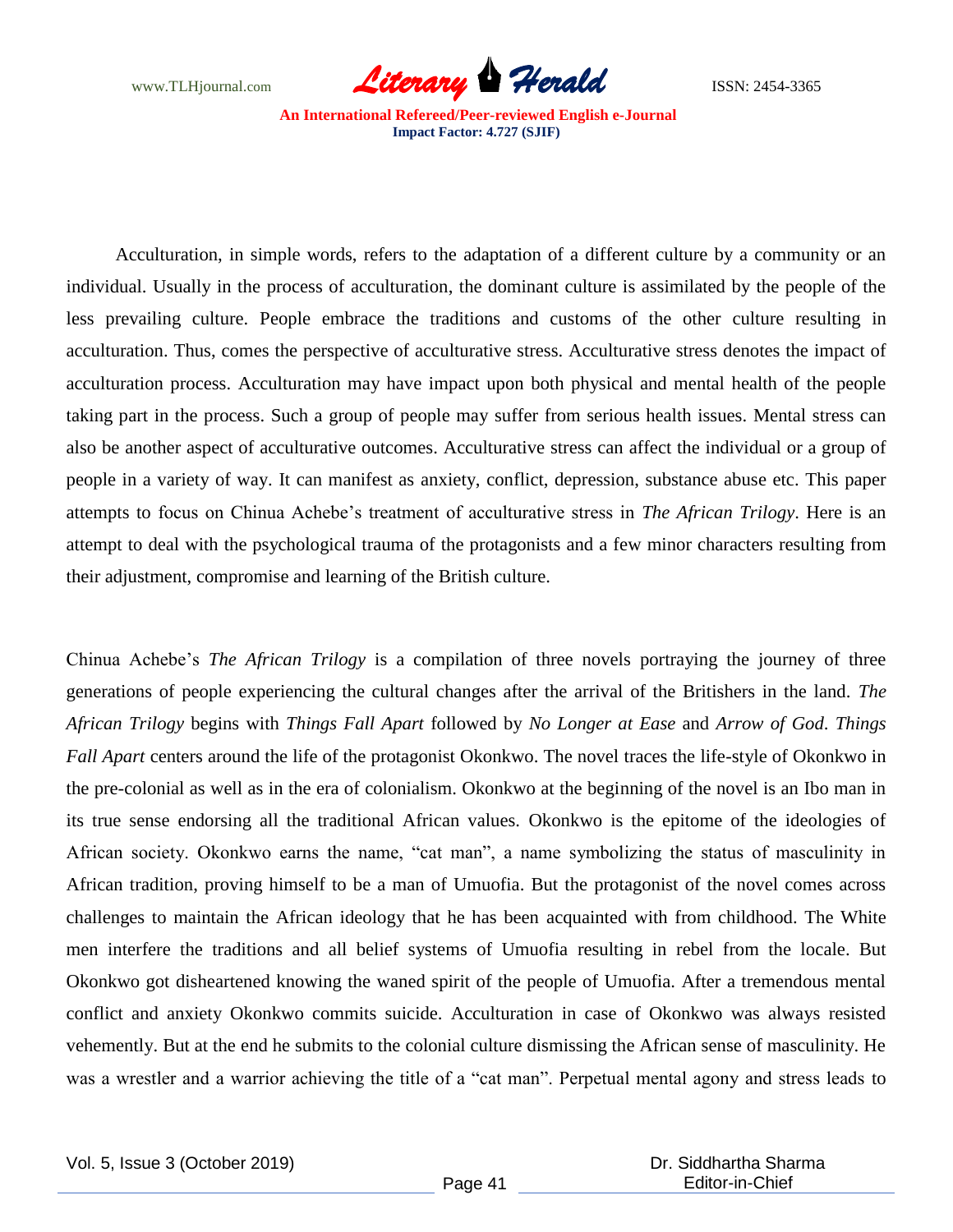www.TLHjournal.com **Literary Herald Herald** ISSN: 2454-3365

Okonkwo"s submission to the manipulative culture. Okonkwo"s response to the dominant culture brings in his acculturative stress.

*Things Fall Apart* is followed by *No Longer at Ease*, which centers around the protagonist Obi Okonkwo. Whereas Okonkwo's is much of a resistance to acculturation but a final submission, in case of Obi Okonkwo the process of acculturation is responded with conflicts and anxiety. Throughout the novel, Obi is torned apart by moral dilemma. The mother of the protagonist dies and he is undecided whether to attend the funeral or not. Following words from the text shows the same:

"When the period of guilt was over Obi felt like metal that has passed through fire. Or, as he himself put it in one of his spasmodic entries in his diary: 'I wonder why I am feeling like a brand-new snake just emerged from its slough." The picture of his poor mother returning from the stream, her washing undone and her palm bleeding where his rusty blade had cut into it, vanished. Or rather it took a secondary place. He now remembered her as the woman who got things done." (Achebe, p.98)

This is what Obi felt after he skipped mother"s funeral. Obi suffered from a turmoil of emotions. Obi was convicted with guilt that he redeemed with the passing of the funeral.

Last novel in the series of *The African Trilogy*, i. e, *Arrows of God* again captures the dilemma of the villagers and the protagonist Ezeulu.is the village priest. The White men ask the priest to embrace Christianity and to be one of the officers of the colonial power. But he refuses. Not only the protagonist but also the villagers got divided on the basis of their faith in traditional culture or in newly imported culture of the Britishers. Here is a quote from the book showing the dualism of Ezeulu :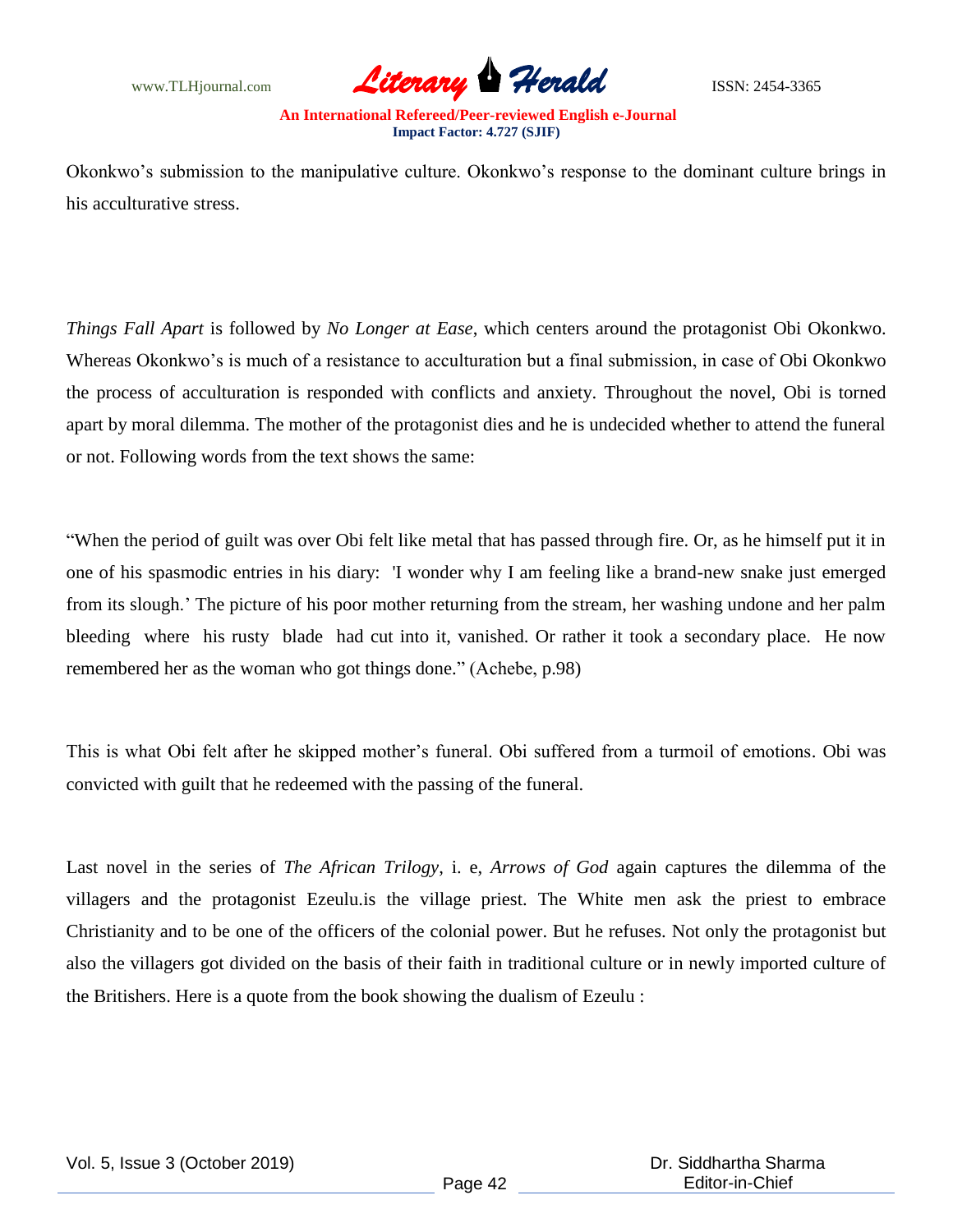

"I did not send you so that you forget your duty in household. Do you hear me? Go and tell the people who asked you to go to Okperi. Your people should know the custom of his land, if they don"t they must. Do you hear me?" (Achebe, p.78)

Here although Ezeulu stresses on the customs of his land, he is sending his son to Okperi to learn something about the culture of the white people. After utter confusions, he had to learn the colonial culture. Ezeulu asks his son to know the other culture but not to follow that.

With the advent of the colonial culture, the definition of masculinity along with other ideas concerning an African life changes. Britishers bring in the idea of capitalism and money became a necessary indulgence for the locale. It is for this reason Obi is sent to England to endorse a Western life. But this protagonist comes back to his land to experience a metamorphosed African society. Following quotes highlight the same:

"With the Westernization of Nigeria by the British rulers, this attitude suffered a huge setback and a sea change took place. "Learning book", the symbol of the White man"s wisdom, has become a thing of pride. Thus, education at England and a Government job became the highest titles." (Achebe, p.49)

Here, it is stated that invading cultural harassed the natives bringing in attitudinal change. Such a change is radical resulting in the angst and psychological trauma. Hence is the mention of the word suffering in the above-mentioned paragraph.

Same sentiment is evoked by the characters in the book, *Arrow of Book*. All the traditional beliefs are invariably challenged that is focused in the following lines: